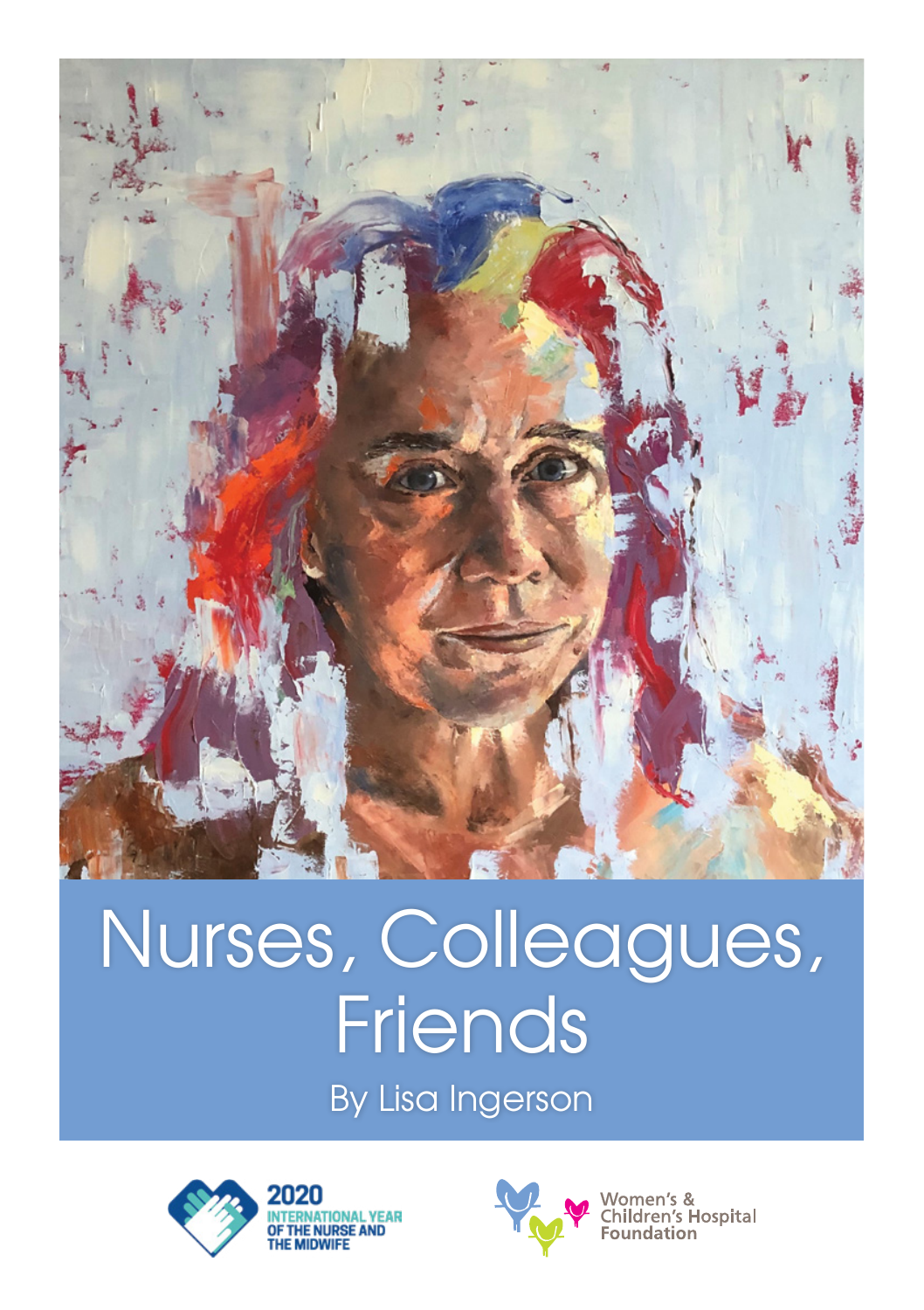## '*I have two lives, one as an artist and the other as a Registered Nurse*'.

Lisa Ingerson is an established artist with a passionate interest in painting largescale bold portraits using various styles to explore feelings, intensity and form working; in several different mediums including, charcoal, bitumen, gold leaf and oils.

These paintings bring Lisa's two lives together with all the portraits celebrating nurses. Currently working at the Royal Adelaide Hospital, Lisa has such admiration for her colleagues across the whole health industry that the exhibition 'Nurses' is a dedication to them. '*My colleagues continually strive to improve the best health care they can deliver, often in stressful situations*'.

'*We have a uniform that is essential to professionalism and practicality. As an artist, on this occasion I would like to take my colleagues out of their uniform and portray each of them as the diverse group of human beings of all ages and cultural backgrounds adding to the richness of their stories. I have captured their images to explore the uniqueness of each subject and painted them as the beautiful people of depth I know them to be*'.

Lisa encourages us not to get caught up with trying to work out who each portrait is, but rather to enjoy and explore the beauty, intenseness and joy of life.





Image: *Alison 333* Image: *Jillica*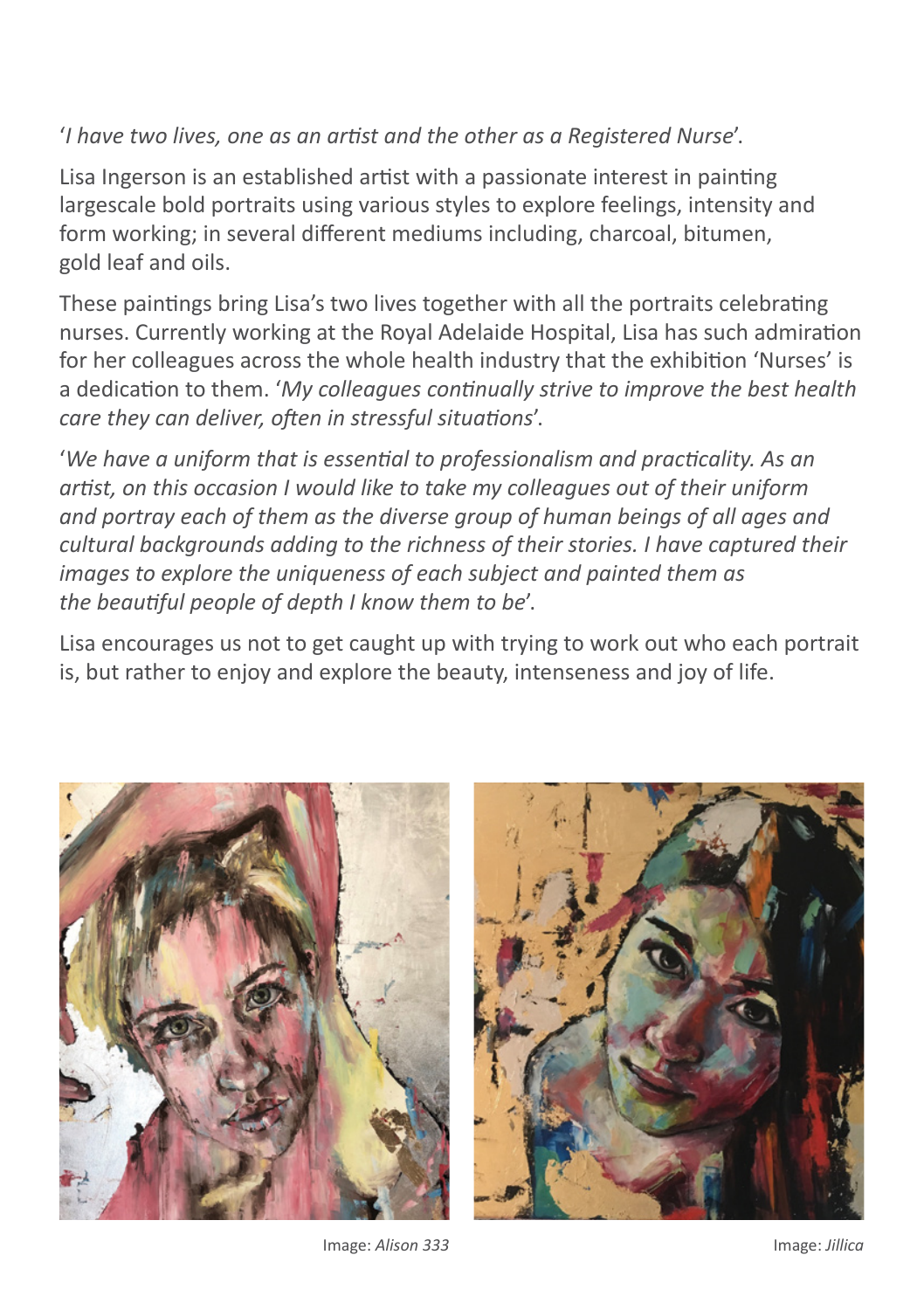

Image: *Amit*

Arts in Health is thrilled to present this exhibition as 2020 is the International Year of the Nurse and the Midwife. Lisa has painted one of our own nurses, Susanne Rogan who has supported patients at the Women's and Children's Hospital for thirty-two years!

In addition to portraits, Lisa also paints urban, rural and beach-side environments exploring baby boomer era themes, she is interested in the reality, truth and poignancy of a single moment or a certain intensity provided by the subject. Lisa exhibits widely, and has recently been Awarded Diploma of Fellowship by the Royal South Australian Society of Arts.